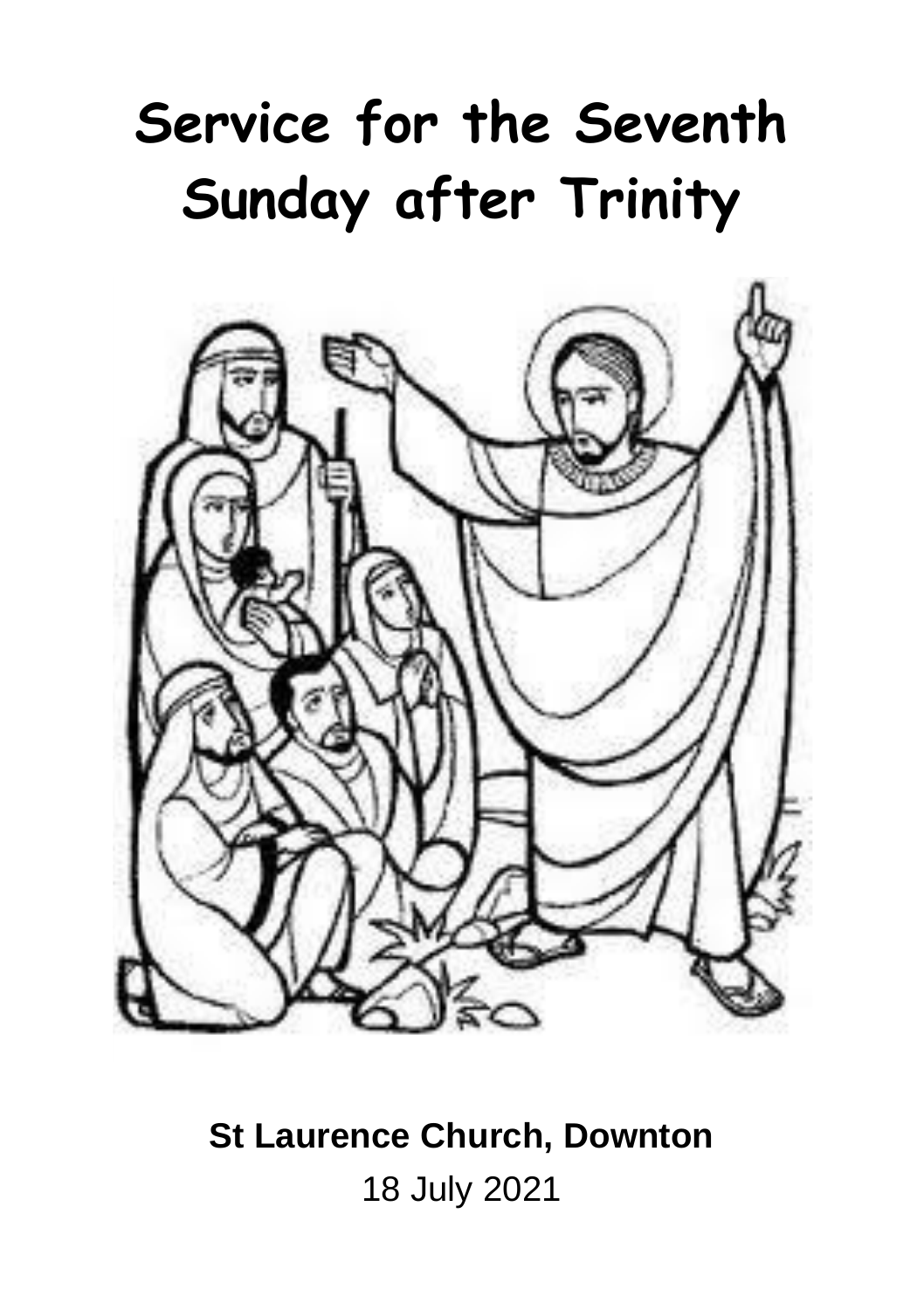## *Preparation*

### Call to Worship

In the midst of our busy lives, **God calls us to be with him.**

In the midst of our anxieties and fears. **God invites us to himself.**

God calls us and invites us. **Let us worship him.**

As we rejoice in the gift of this new day, so may the light of your presence, O God, set our hearts on fire with love for you; now and for ever. **Amen.**

*The Team Rector introduces the service*

Hymn: Immortal love, forever full *(St Martin's Voices)*

Immortal love, forever full, for ever flowing free, for ever shared, forever whole, a never-ebbing sea.

Our outward lips confess the name all other names above; love only knoweth whence it came and comprehendeth love.

We may not climb the heavenly steeps to bring the Lord Christ down; in vain we search the lowest deeps, for him no depths can drown.

But warm, sweet, tender, even yet a present help is he; and faith has still its Olivet, and love its Galilee.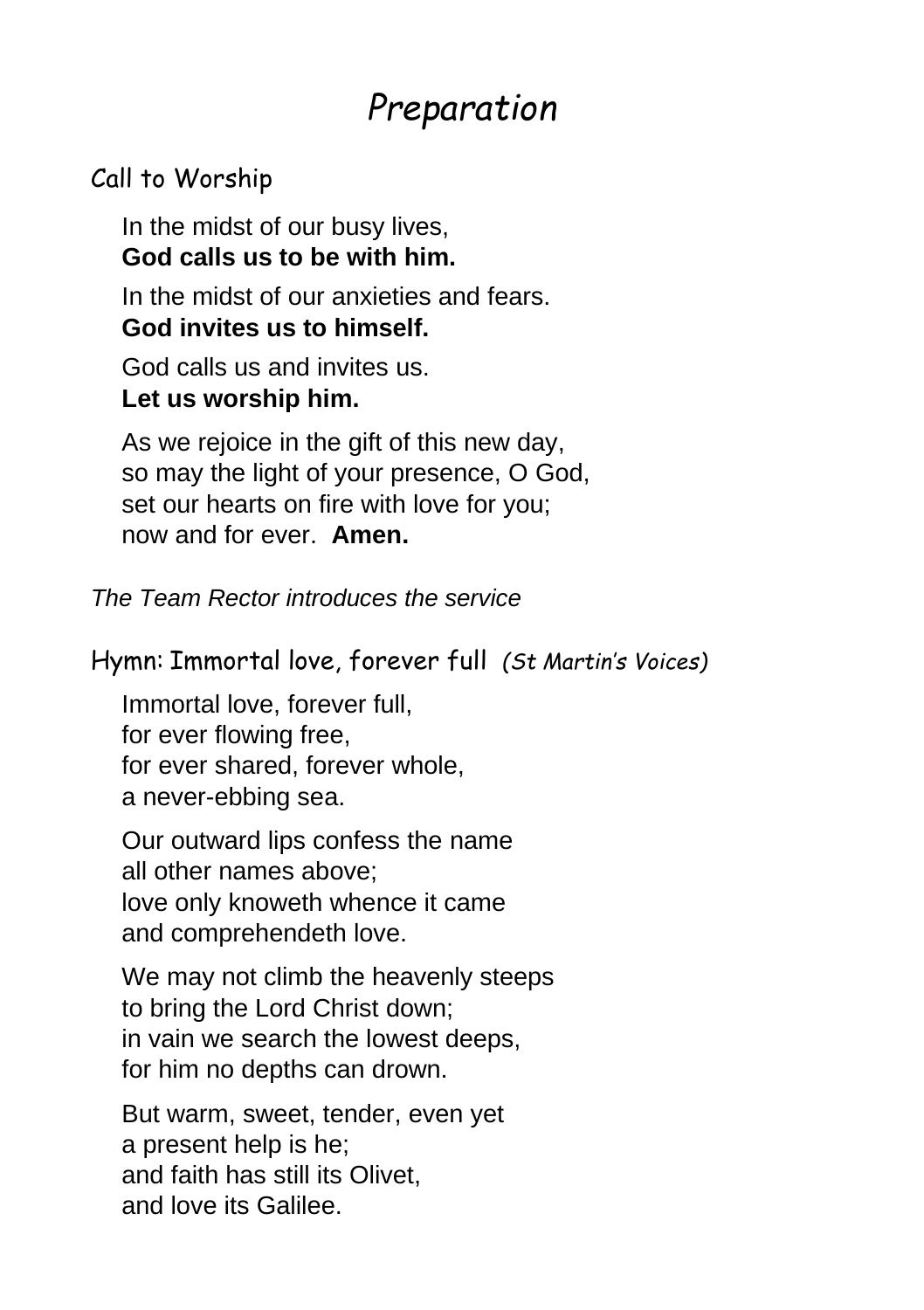Through him the first fond prayers are said our lips of childhood frame; the last low whispers of our dead are burdened with his name.

Alone, O love ineffable, thy saving name is given; to turn aside from thee is hell, to walk with thee is heaven. *John Greenleaf Whittier (1807-1892)*

### Gathering:

We gather together in the name of Jesus Christ **members of God's family, and brothers and sisters to one another.**

There are no outsiders here among us, **we all belong to God and no one has any special standing or rights.**

We have been brought together by the redeeming love of Jesus. **Let us join together in worship!**

*Christine Longhurst, based on Ephesians 2:11-22*

#### Psalm 23:

The Lord is my shepherd,

#### **I shall not want.**

He makes me lie down in green pastures;

### **he leads me beside still waters;**

he restores my soul.

**He leads me in right paths for his name's sake.**

Even though I walk through the darkest valley, **I fear no evil;**

for you are with me; **your rod and your staff - they comfort me.**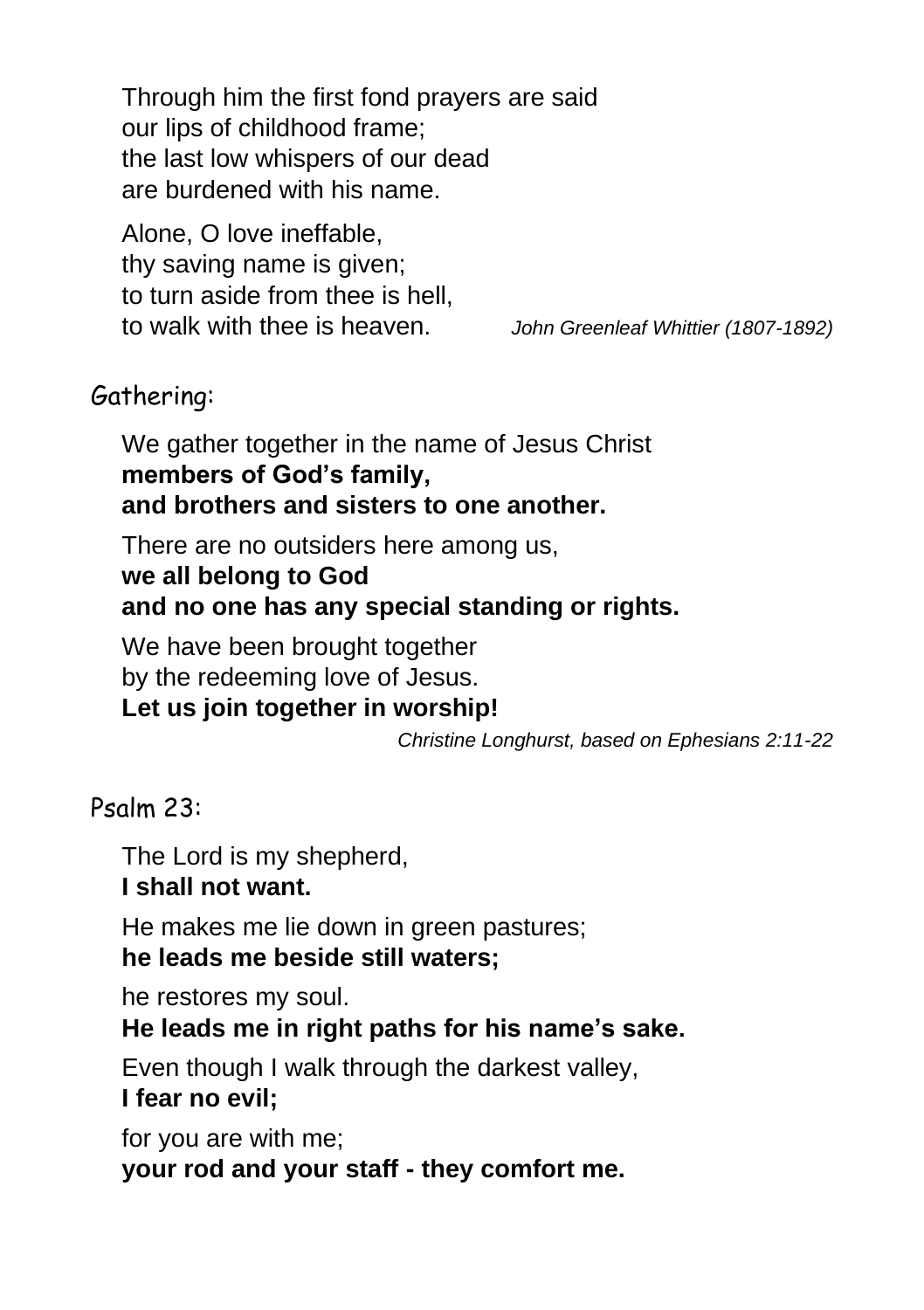You prepare a table before me **in the presence of my enemies;**

you anoint my head with oil; **my cup overflows.**

Surely goodness and mercy shall follow me **all the days of my life,**

and I shall dwell in the house of the Lord **my whole life long.**

**Glory to the Father and to the Son and to the Holy Spirit; as it was in the beginning is now and shall be for ever. Amen.**

Prayer:

Generous God,

you give us gifts and make them grow: though our faith is small as mustard seed, make it grow to your glory and the flourishing of your kingdom; through Jesus Christ our Lord. **Amen.**

# *The Liturgy of the Word*

### Readings:

Ephesians 2:11-end

Mark 6:30-34,53-end

*After each reading:*

This is the word of the Lord. **Thanks be to God.**

Reflection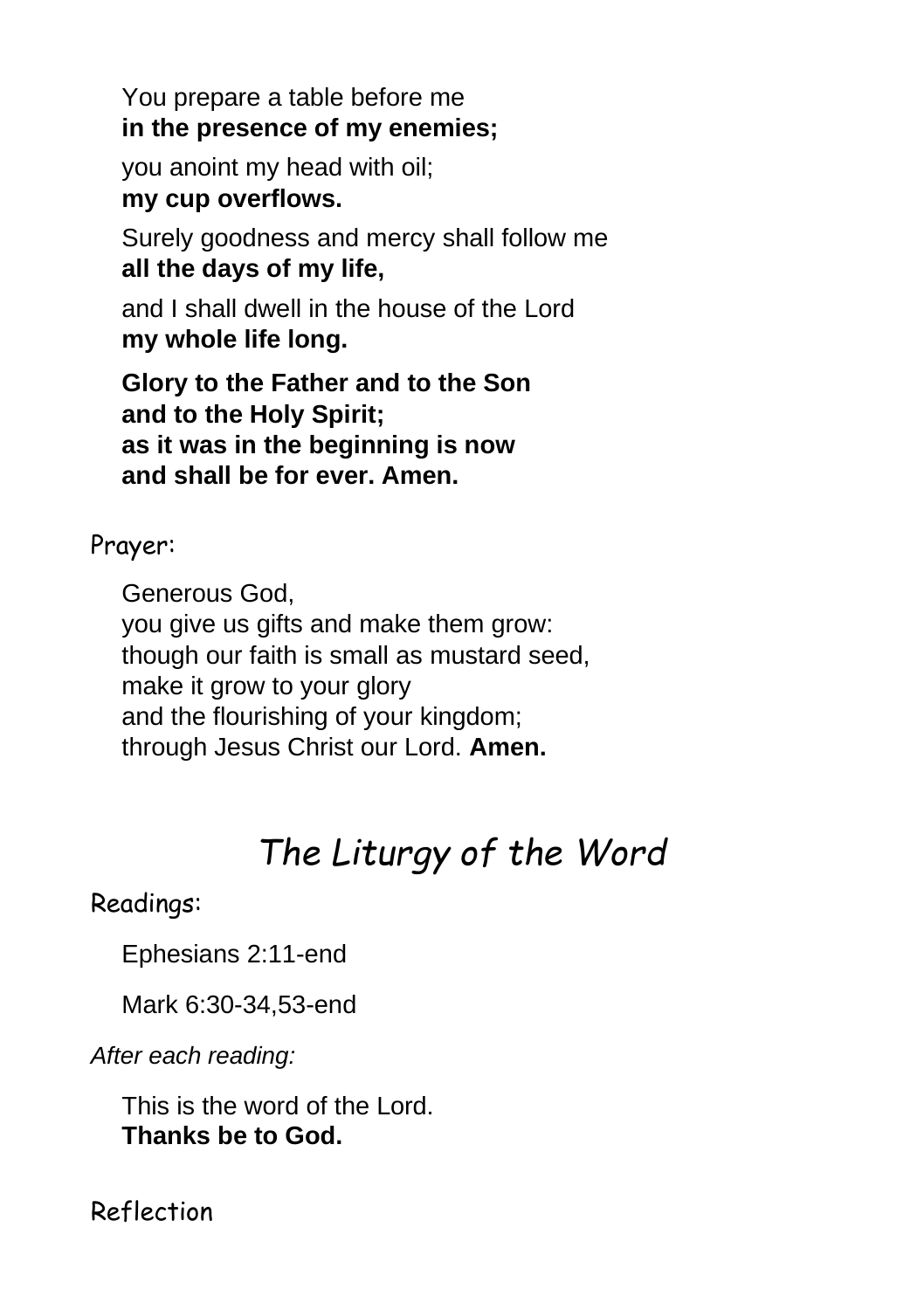Music: Now the God of peace – Gerald Knight *(St Martin's Voices)*

### *Prayers*

*We are led in a time of prayer*

*This response is used:*

Lord in your mercy,

### **Hear our prayer.**

*The Lord's Prayer is said:*

Let us pray with confidence as our Saviour has taught us

**Our Father, who art in heaven, hallowed be thy name; thy kingdom come; thy will be done; on earth as it is in heaven. Give us this day our daily bread. And forgive us our trespasses, as we forgive those who trespass against us. And lead us not into temptation; but deliver us from evil. For thine is the kingdom, the power, and the glory for ever and ever. Amen.**

### *Conclusion*

### The Collect

Lord of all power and might, the author and giver of all good things: graft in our hearts the love of your name, increase in us true religion, nourish us with all goodness, and of your great mercy keep us in the same;